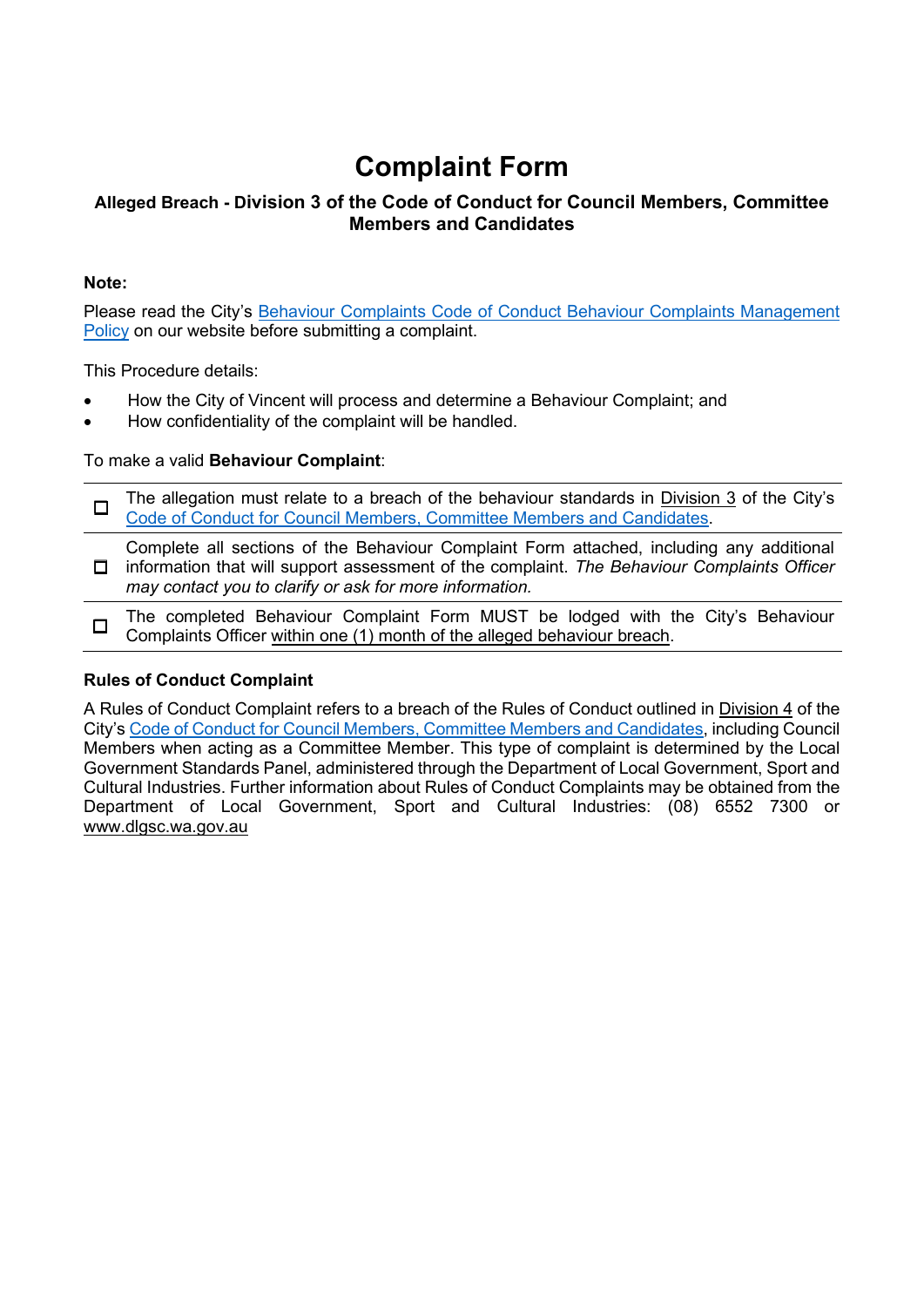# **Complaint Form**

### **Alleged Breach - Division 3 of the Code of Conduct for Council Members, Committee Members and Candidates**

|                                                             | <b>Name of Person Making the Complaint</b> |                        |         |  |
|-------------------------------------------------------------|--------------------------------------------|------------------------|---------|--|
| <b>Complainant Name:</b><br>Given Name/s and Family<br>Name |                                            |                        |         |  |
|                                                             |                                            | <b>Contact Details</b> |         |  |
| <b>Residential Address:</b>                                 |                                            |                        |         |  |
| <b>Postal Address:</b>                                      |                                            |                        |         |  |
| <b>Phone:</b>                                               | Day-time:                                  |                        | Mobile: |  |
| Email:                                                      |                                            |                        |         |  |

|               | <b>Complaint Details:</b>                                                |                                       |  |  |
|---------------|--------------------------------------------------------------------------|---------------------------------------|--|--|
| $\mathbf 1$ . | Insert Name of Person alleged to<br>have committed a behavior<br>breach: |                                       |  |  |
|               |                                                                          |                                       |  |  |
|               | Select the position that the                                             | Council Member of the City of Vincent |  |  |

| -- | <b>POINDLETTO POSITION THAT THE</b>                                                        | <b>OUGHOM IVICHING OF THE OILY OF VIHCEIN</b> |  |
|----|--------------------------------------------------------------------------------------------|-----------------------------------------------|--|
|    | person was fulfilling at the time<br>the person committed the<br>alleged behaviour breach: | Member of a Committee of the City of Vincent  |  |
|    |                                                                                            | Candidate for election at the City of Vincent |  |

| occurred: |
|-----------|
|-----------|

| $\vert$ 4. Location where the alleged behaviour<br>breach occurred: |  |
|---------------------------------------------------------------------|--|
|                                                                     |  |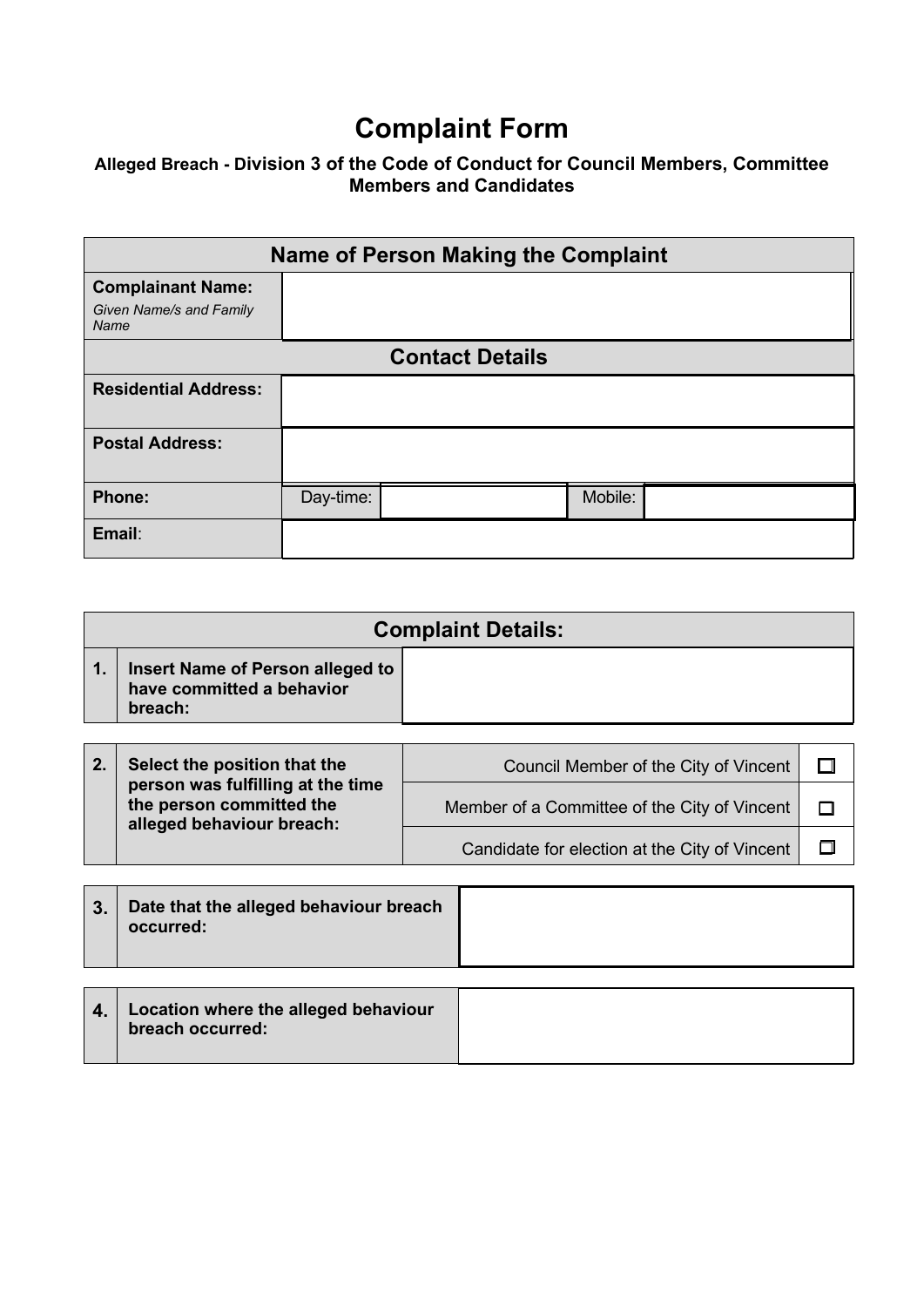| Which of the behaviours prescribed in Division 3 of the City's Code of Conduct do you<br>5.<br>allege this person has breached? |     |                                                                                                                                                                                                           |        |  |  |  |
|---------------------------------------------------------------------------------------------------------------------------------|-----|-----------------------------------------------------------------------------------------------------------------------------------------------------------------------------------------------------------|--------|--|--|--|
|                                                                                                                                 |     | <b>Clause 8. Personal integrity</b><br>A Council Member, committee member or candidate -<br>(1)                                                                                                           |        |  |  |  |
|                                                                                                                                 | (a) | must ensure that their use of social media and other forms of communication<br>complies with this code; and                                                                                               |        |  |  |  |
|                                                                                                                                 | (b) | must only publish material that is factually correct                                                                                                                                                      | П      |  |  |  |
|                                                                                                                                 | (2) | A Council Member or committee member -                                                                                                                                                                    |        |  |  |  |
|                                                                                                                                 | (a) | must not be impaired by alcohol or drugs in the performance of their official duties;<br>and                                                                                                              | П      |  |  |  |
|                                                                                                                                 | (b) | must comply with all policies, procedures and resolutions of the local government.                                                                                                                        | □      |  |  |  |
|                                                                                                                                 |     | <b>Clause 9. Relationship with others</b><br>A Council Member, committee member or candidate -                                                                                                            |        |  |  |  |
|                                                                                                                                 | (a) | must not bully or harass another person in any way; and                                                                                                                                                   | $\Box$ |  |  |  |
|                                                                                                                                 | (b) | must deal with the media in a positive and appropriate manner and in accordance<br>with any relevant policy of the local government; and                                                                  | П      |  |  |  |
|                                                                                                                                 | (c) | must not use offensive or derogatory language when referring to another person;<br>and                                                                                                                    |        |  |  |  |
|                                                                                                                                 | (d) | must not disparage the character of another Council Member, committee member<br>or candidate or a local government employee in connection with the performance<br>of their official duties; and           |        |  |  |  |
|                                                                                                                                 | (e) | must not impute dishonest or unethical motives to another Council Member,<br>committee member or candidate or a local government employee in connection<br>with the performance of their official duties. |        |  |  |  |
|                                                                                                                                 |     | <b>Clause 10. Council or committee meetings</b><br>When attending a council or committee meeting, a Council Member, committee member or<br>candidate -                                                    |        |  |  |  |
|                                                                                                                                 | (a) | must not act in an abusive or threatening manner towards another person; and                                                                                                                              |        |  |  |  |
|                                                                                                                                 | (b) | must not make a statement that the member or candidate knows, or could<br>reasonably be expected to know, is false or misleading; and                                                                     |        |  |  |  |
|                                                                                                                                 | (c) | must not repeatedly disrupt the meeting; and                                                                                                                                                              | $\Box$ |  |  |  |
|                                                                                                                                 | (d) | must comply with any requirements of a local law of the local government relating<br>to the procedures and conduct of council or committee meetings; and                                                  | $\Box$ |  |  |  |
|                                                                                                                                 | (e) | must comply with any direction given by the person presiding at the meeting; and                                                                                                                          | $\Box$ |  |  |  |
|                                                                                                                                 | (f) | must immediately cease to engage in any conduct that has been ruled out of order<br>by the person presiding at the meeting.                                                                               |        |  |  |  |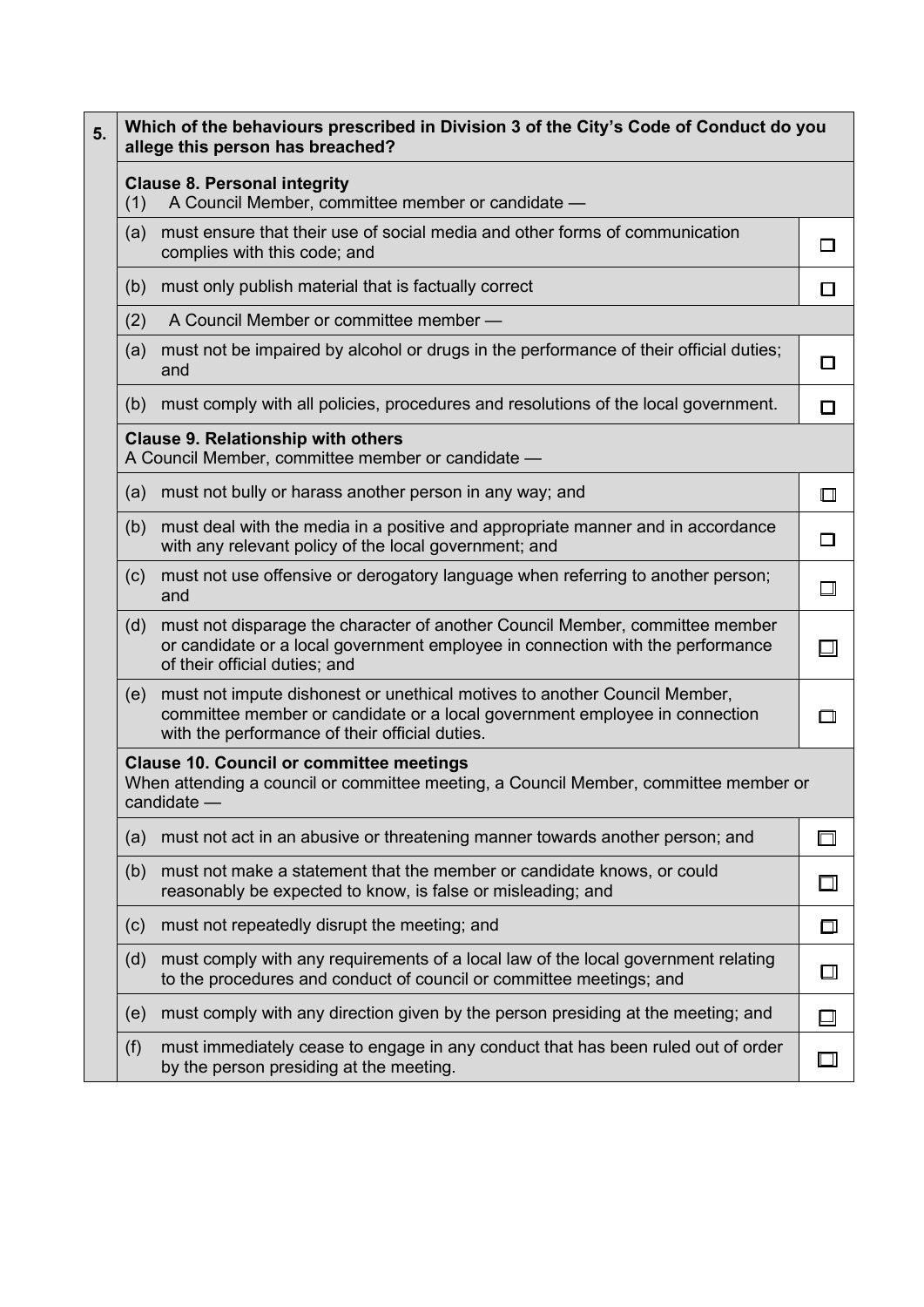| 6.             | State the full details of the alleged breach.                                                                                                                                                                                               |
|----------------|---------------------------------------------------------------------------------------------------------------------------------------------------------------------------------------------------------------------------------------------|
|                |                                                                                                                                                                                                                                             |
|                |                                                                                                                                                                                                                                             |
|                |                                                                                                                                                                                                                                             |
|                |                                                                                                                                                                                                                                             |
|                |                                                                                                                                                                                                                                             |
|                |                                                                                                                                                                                                                                             |
|                |                                                                                                                                                                                                                                             |
|                |                                                                                                                                                                                                                                             |
|                |                                                                                                                                                                                                                                             |
|                |                                                                                                                                                                                                                                             |
|                |                                                                                                                                                                                                                                             |
|                |                                                                                                                                                                                                                                             |
| $\overline{7}$ | List any additional information you have provided as part of this complaint:<br>Please ensure all information relevant to the alleged breach has been attached. This information will be<br>the basis on which the complaint is considered. |
|                |                                                                                                                                                                                                                                             |
|                |                                                                                                                                                                                                                                             |
|                |                                                                                                                                                                                                                                             |

| 9          | Have you made any efforts to resolve the complaint with the Respondent?<br>Please note, you MUST complete this section |                                                                                                                                                |
|------------|------------------------------------------------------------------------------------------------------------------------|------------------------------------------------------------------------------------------------------------------------------------------------|
| <b>YES</b> |                                                                                                                        | If yes, please describe the efforts that you have made.                                                                                        |
|            |                                                                                                                        |                                                                                                                                                |
| <b>NO</b>  |                                                                                                                        | If no, please include a brief statement explaining why you have not made any efforts to<br>resolve the issue with the person complained about. |